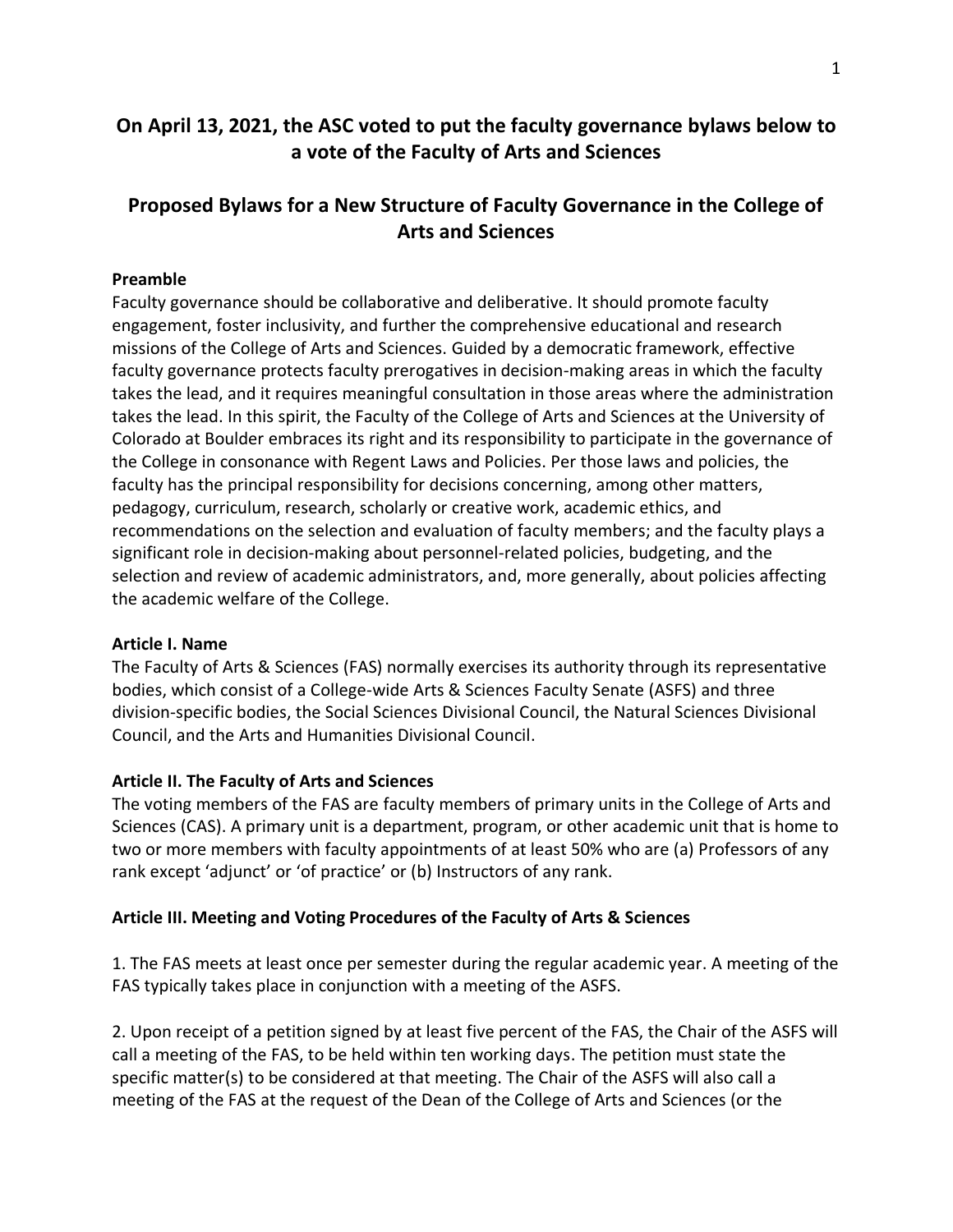College's Executive Dean, at which time that becomes applicable – let that be understood throughout this document).

3. In keeping with Regent Laws, the Dean of the College of Arts and Sciences serves as Chair of meetings of the FAS and thus will serve as co-Chair of joint meetings of the FAS and the ASFS, alongside the Chair of the ASFS.

4. Attendance by at least 10% of the members of the FAS, representing over 50% of the College's academic departments, constitutes a quorum for the conduct of business. Representation of over 60% of the academic departments and participation by at least 25% of the members of the FAS constitute a quorum for conduct of mail or email balloting.

5. On the assumption that the demands of a quorum are met, a simple majority of those present and voting at a meeting of the FAS (or of those participating in mail or email balloting) suffices for adoption of any measure, except where provisions of these bylaws state otherwise.

6. Votes of the FAS are ordinarily conducted by mail ballot or email ballot, initiated by an approved motion of the ASFS or by the procedure described in III.7.

7. In the case of in-person voting, at the request of one-third of the members present, a mail ballot or email ballot, to be submitted to all members of the FAS, will be ordered on any question, in place of the vote that would otherwise have been taken by those present.

8. Voting by the FAS shall be initiated and proceed in no way other than by the processes described in these bylaws.

# **Article IV. The Arts & Sciences Faculty Senate (ASFS)**

# 1. Membership

The ASFS is composed of *(a)* one representative from each primary unit that houses a major, minor, or certificate and *(b)* all voting members of the Executive Committee not covered by *(a)* (see Article VIII, below). The former members are elected by their primary units. The latter are elected by their Divisional Councils. In addition, any unit that does not house a major, minor, or certificate but that plays a robust academic role in the College may petition the ASFS for the right to send a voting representative to the ASFS. Petitions are for a definite period and must be approved by a vote of the ASFS. (Approved petitions will be kept on file by the Program Assistant responsible for providing administrative support to the ASFS.) The Dean and all Divisional Deans of CAS, as well as the Chair of the Boulder Faculty Assembly, are *ex-officio*, non-voting members of the ASFS.

# 2. Responsibilities of Members

The normal responsibilities of a representative who is elected to serve on the ASFS (that is, who is not a member of the ASFS solely by virtue of sitting on its Executive Committee) are to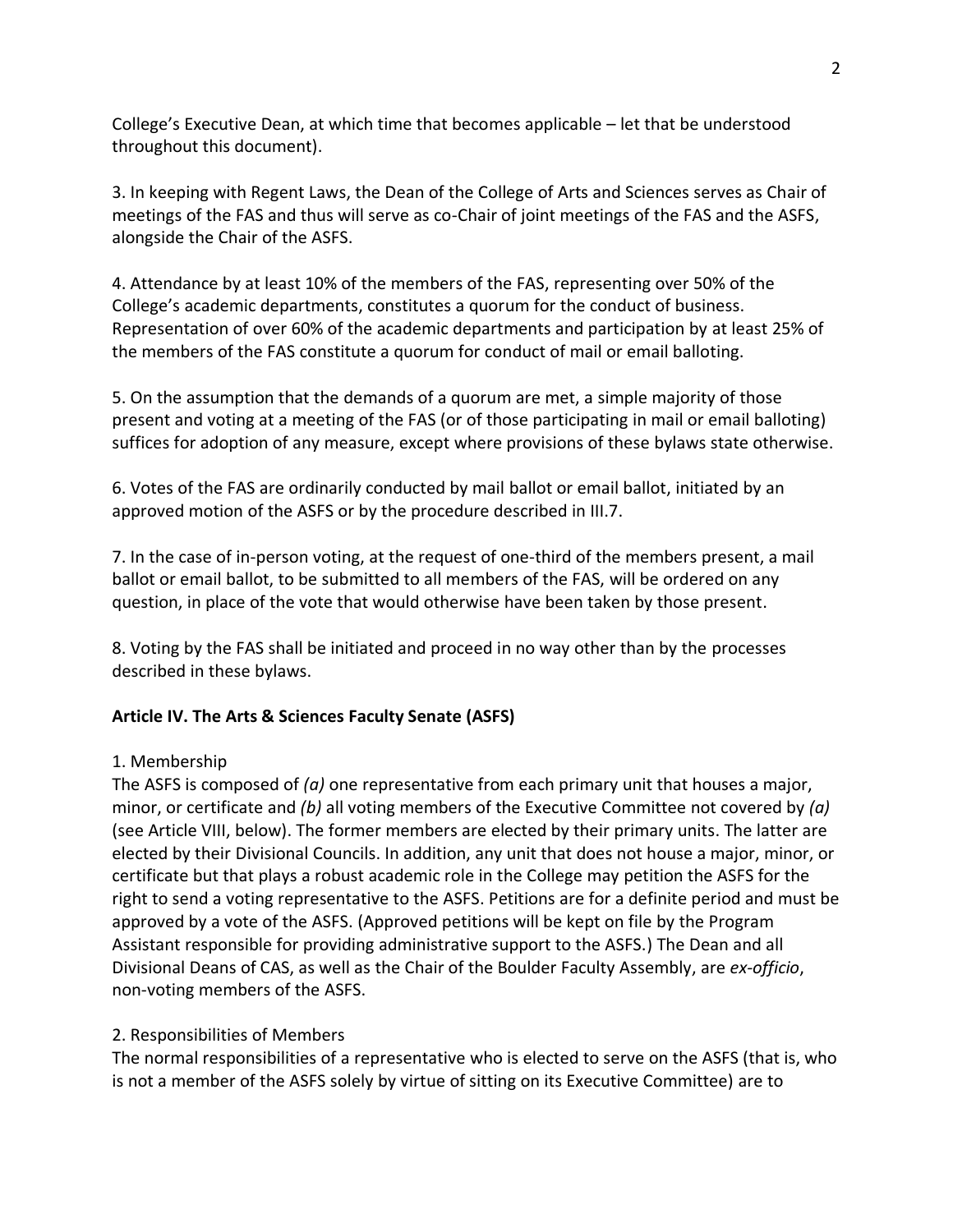### a. attend meetings of the ASFS,

- b. participate in the work of an ASFS committee,
- c. distribute ASFS agendas and minutes to the faculty members they represent, and

d. consult with members of their unit about matters being discussed or to be voted on by the ASFS.

Representatives who serve on the ASFS solely by virtue of membership on its Executive Committee are expected to attend meetings of the ASFS.

### 3. Senate Meetings

During the regular academic year, the ASFS meets four times per semester, at approximately one-month intervals. At its meetings, the ASFS initiates discussion about and decides matters of policy; makes recommendations on policy-related issues; and gathers and disseminates information potentially relevant to its deliberations, partly by hosting visiting administrators or representatives of other constituencies. Attendance by over 50% of the ASFS representatives constitutes a quorum for the conduct of business.

The final meeting of every fall and spring semester is held jointly with a meeting of the FAS. The ASFS reports on its activities, including the activities of its committees, to the FAS at least once per semester, typically at a joint meeting of the ASFS and the FAS.

### 4. Role of Deans

The Dean and Divisional Deans of CAS provide timely administrative updates and regularly explain policy-related decisions to the ASFS or its appropriate committees. The Dean collaborates with the ASFS in the making of College-level decisions that have a significant impact on faculty life and working conditions. The Dean and, where appropriate, the Divisional Deans meet regularly with the Chair of the ASFS and with the Executive Committee to coordinate efforts on significant policy initiatives in the College.

### 5. Terms and Vacancies

Representatives serve three-year terms. If a representative goes on leave or is otherwise indisposed during that term, the relevant unit or Divisional Council may elect a temporary replacement, allowing the representative in question to complete the term when that representative is once again available to serve; or the department may elect a new representative to begin a new three-year term. A representative may not serve more than two consecutive terms. After a two-year hiatus, a person may serve again. An ASFS representative may be replaced by that representative's home unit for reason of non-attendance or other good cause. Each primary unit is responsible for replacing its elected ASFS representative if the position falls vacant.

### 6. Officers and Staff

### Chair

The Chair acts as the presiding officer of the ASFS and of its Executive Committee and is an *ex*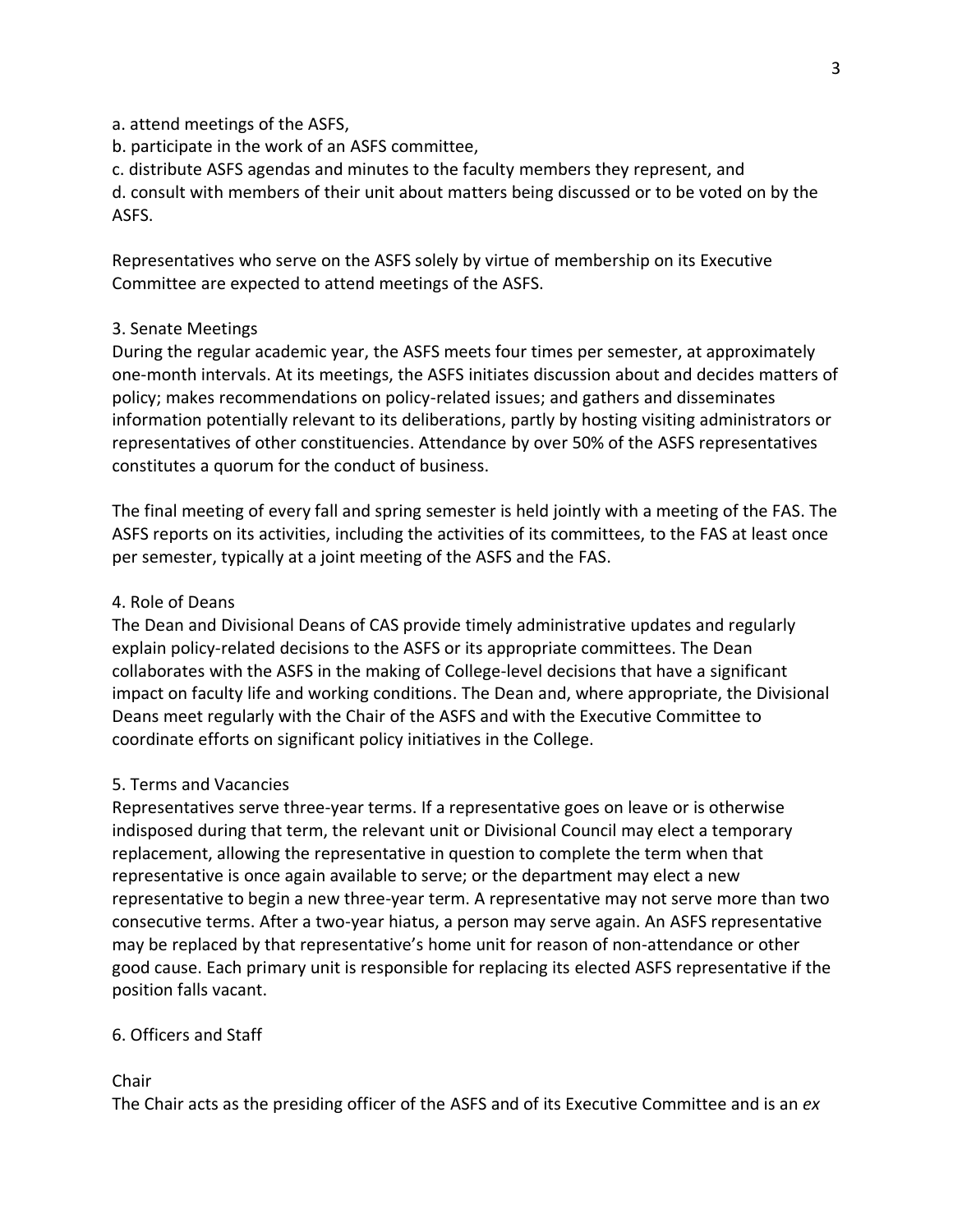*officio* member of all ASFS committees. When an election is called for, the Executive Committee designates an ASFS representative, who may be a member of the Executive Committee, to oversee the election of a new ASFS Chair. That ASFS representative may not be a candidate for the chairship. At the next-to-last ASFS meeting in a given academic year, that representative solicits nominations, including self-nominations, for the position of Chair. The election is held at the final meeting of the academic year. Prior to the vote, candidates present themselves to the membership and describe their qualifications. The vote is held by ballot. The Chair serves a twoyear term commencing with the start of the fiscal year following the election. The Chair may not serve more than two consecutive terms. In the event that the Chair is absent from a meeting of the ASFS, the Executive Committee designates one of its members to act as presiding officer.

The Chair of the ASFS can be removed and a new election initiated, by vote of a two-thirds majority (of ballots cast) of the ASFS, so long as a quorum is met.

### Parliamentarian

The Executive Committee may appoint a Parliamentarian to assist the Chair in presiding over meetings of the ASFS and over meetings of the Faculty.

### Program Assistant

The College agrees to allocate an appropriate percentage of a Program Assistant's work duties to support the operation of faculty governance. The Program Assistant takes notes during meetings of the ASFS; maintains the ASFS Web site; maintains an organized archive of faculty governance documents; and assists in other matters relevant to the workings of the ASFS, ASFS committees, and Divisional Councils.

### 6. Minutes

The Program Assistant drafts minutes of ASFS meetings and distributes them electronically to ASFS representatives as soon as possible and no later than two weeks after a meeting. Representatives are asked to vote 'yes' (to approve), 'no' (and to provide corrections or other suggested changes), or 'abstain', within the next five working days. Representatives who do not vote within the five-day period are presumed to have voted to approve. If suggested changes or alterations are straightforward, an emended and final version of the minutes is distributed to representatives and posted online by the Program Assistant as expeditiously as possible prior to the next meeting of the ASFS. In the event that recommended changes are controversial or contentious, any representative of the ASFS can call for discussion of the minutes at the next meeting of the ASFS, in which case the emending of the minutes in question and a vote on a motion to approve them are delayed until after such discussion has taken place.

### 7. Communication

The ASFS maintains a forum for the distribution of news to, and for discussion among, the FAS as well as other interested constituencies (e.g., Staff Advisory Committee and the BFA).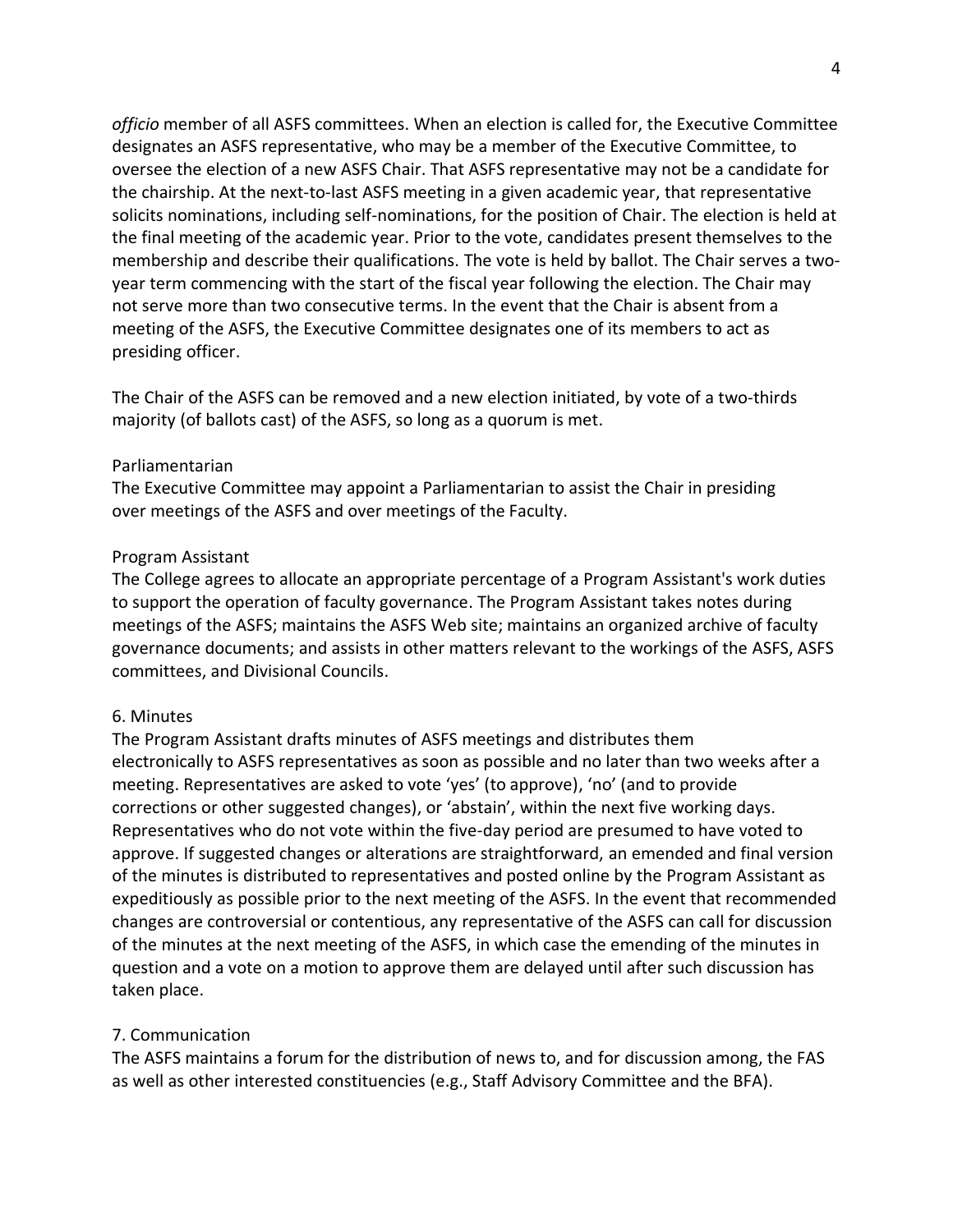### **Article V. Committees of the ASFS**

1. The standing committees of the ASFS are Budget; Curriculum; Diversity, Equity, and Inclusion; Grievance and Professional Affairs; Personnel; and Planning. These committees participate in the administration of the College and, depending on the issue in question, make (a) determinative decisions, (b) strongly advisory recommendations (which are presumptively determinative), or (c) merely advisory recommendations. Each standing committee establishes and publishes its rules of procedure and reports at least annually to the ASFS. These committees are to be supplied in a timely manner with information from faculty and administration when such information is requested.

2. Functions of Standing Committees of the ASFS:

#### Budget Committee

This committee collaborates with and advises the Dean on budgetary matters.

#### Curriculum Committee

This committee makes recommendations to the ASFS about broad-ranging or fundamental, College-level curricular matters, for example, about the creation of new majors, changes in the general degree requirements of the College, or the role of online offerings in the College. This committee makes determinative decisions about a wide range of substantive but less sweeping or fundamental curricular matters that arise at the College level.

#### Committee on Diversity, Equity, and Inclusion

This committee makes recommendations and helps to develop College policy related to diversity, equity, and inclusiveness, as they affect the academic life of the College. It guides the implementation of College-level programs related to diversity, equity, and inclusion, such as hiring-related programs. The committee may solicit requests or proposals from units in CAS. The committee also maintains a diversity plan for the College. The Chair of the BFA's Committee on Diversity and Inclusion is an *ex officio*, non-voting member of this committee.

#### Grievance and Professional Affairs Committee

This committee makes recommendations to the Dean about career salary grievances and salary and non-salary grievances stemming from annual merit evaluations. It addresses issues pertaining to professionalism (in, for instance, faculty-staff relations) and professional rights and responsibilities of the faculty. It also considers the potential effects, including unintended consequences, of faculty governance decisions on other College constituencies, including staff.

#### Personnel

This committee advises the appropriate Dean on matters of re-appointment, tenure, promotion, and evaluation of faculty members, and the awarding of honorific titles such as College of Arts & Sciences Professor of Distinction. This committee also considers appeals filed with the Dean in cases of non-reappointment recommendations for Instructor-rank faculty.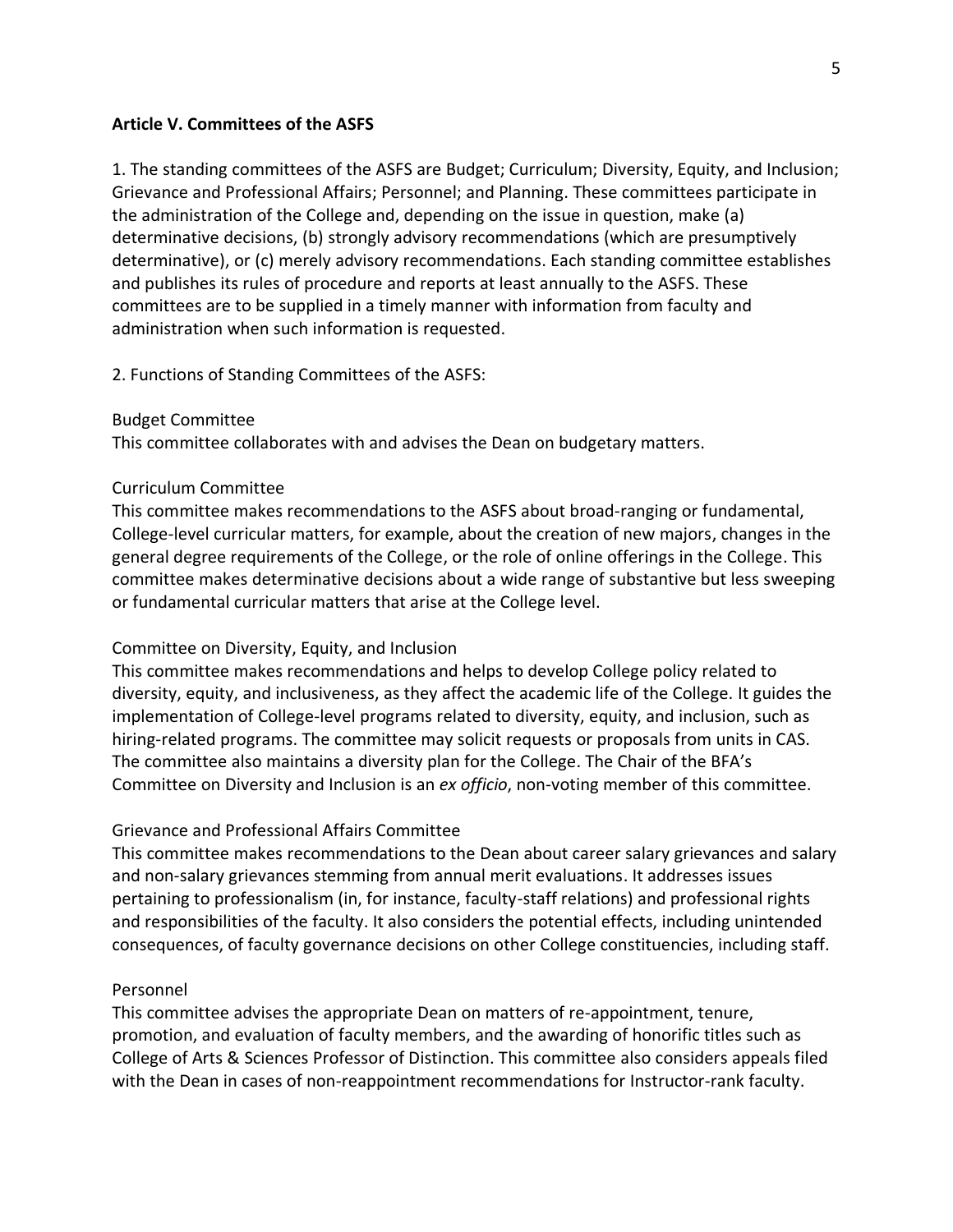#### Planning

This committee addresses all aspects of planning for the College, with particular emphasis on initiatives that change the character, structure, or goals of CAS.

### 2. Membership

The membership of each ASFS committee includes at least three ASFS members. An ASFS committee may have as many more voting members drawn from the FAS as is needed to maintain the efficient functioning of the committee. No person except the ASFS Chair can serve on more than one ASFS standing committee.

Nomination of faculty members for service on an ASFS committee is a collaborative effort. It involves discussion among the ASFS Chair, other members of the Executive Committee (including Chairs of the standing committees), and membership of the standing committee in question; and it takes into account the preferences and willingness of potential nominees. Among other factors considered are the University's commitment to diversity and the appropriate representation of departments, academic divisions, and academic ranks. Under normal circumstances, all of the College's divisions are represented on each of the standing committees. The Executive Committee must confirm committee assignments.

Given the close working relationship that must exist between the relevant Deans (which may include Divisional Deans) and the Personnel Committee, the relevant Deans play an especially active role in identifying potential members of the Personnel Committee and recommending them to the Executive Committee for confirmation. The membership of Personnel will include at least three members from each division. All Personnel Committee members must hold the rank of Professor.

Members of the administration, even those with faculty appointments, may not serve as voting members on ASFS committees; but ASFS committees may invite administrators (as well as others – for example, members of staff) to serve as non-voting members, in virtue of their expertise or knowledge base, or as visitors to consult on specific issues.

#### 3. Terms of Office

Unless otherwise indicated, committee members serve three-year terms, renewable once. After a two-year hiatus, a person may serve again.

#### 4. Standing Committee Chairs

Standing committee chairs must be ASFS representatives and normally are tenured. With the exceptions noted herein, chairs of standing committees are elected by the voting members of those committees. They serve one-year terms and can be re-elected twice (for a total of three years of consecutive service as Chair). Whenever possible, committee elections take place in the spring semester, for the following academic year. As special cases, the chairs of the Budget and Personnel Committees are nominated by the Dean in consultation with the Executive Committee. The Executive Committee must confirm these appointments.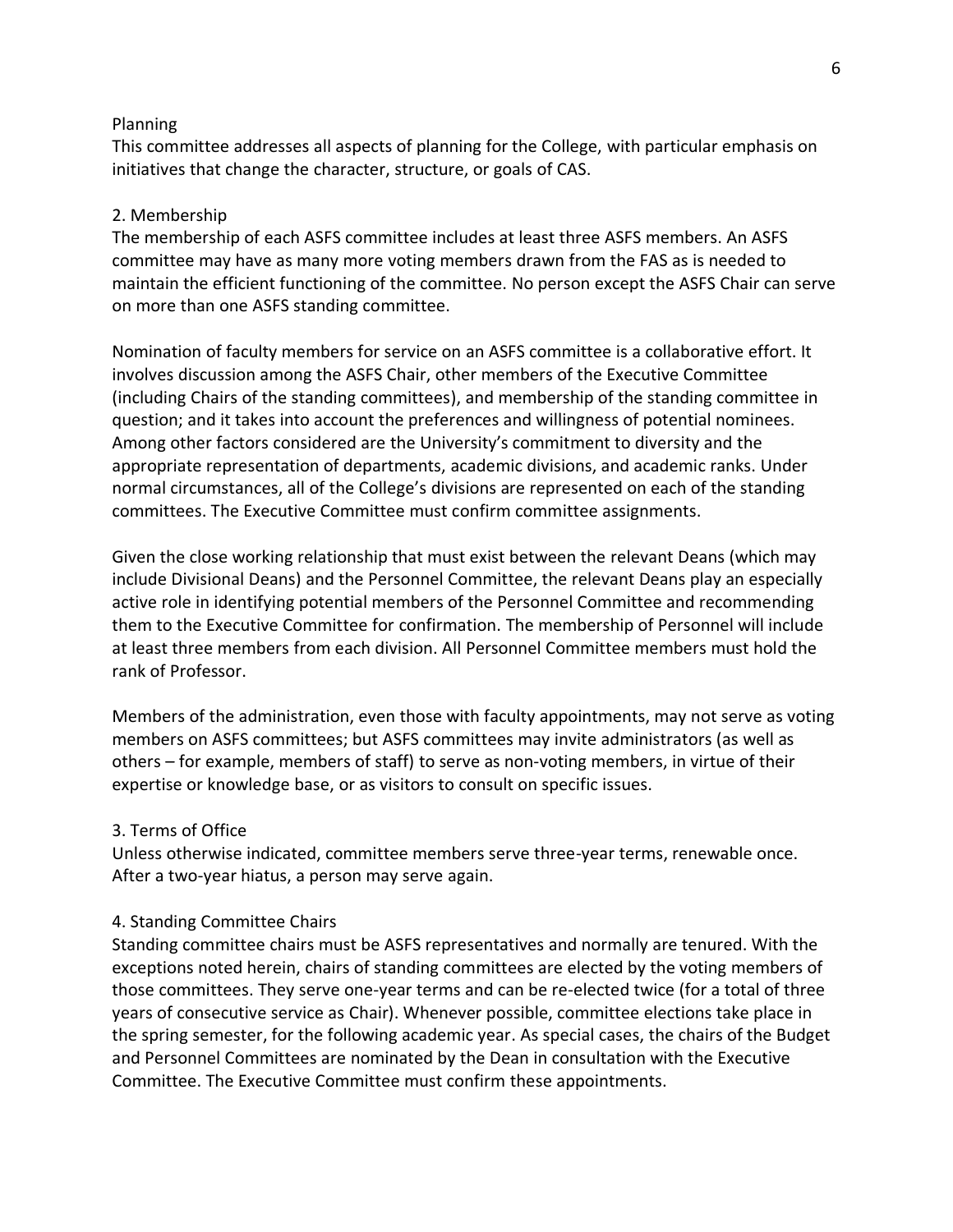### 5. *Ad Hoc* Committees

The Executive Committee may propose the formation of an *ad hoc* committee of the ASFS tasked with analyzing or making recommendations about an important issue facing the CAS and its faculty. The creation of such a committee, as well as its specific charge, must be approved by a vote of the ASFS. The Executive Committee appoints the chair of such a committee as well as its members. If a non-ASFS representative is appointed as chair, that person thereby becomes a non-voting, *ex officio* member of the ASFS for the duration of that person's service as chair of the *ad hoc* committee in question.

Ad hoc committees are constituted for periods of either six months or one year. The Executive Committee may renew an *ad hoc* committee once. Further extensions must be approved by a vote of the ASFS.

### **Article VI. Divisional Councils**

Running parallel to and, where appropriate, working in collaboration with the ASFS are three Divisional Councils, one corresponding to each of the College's Divisions. Each Divisional Council, with respect to its home division, advises the College administration on budgetary matters, participates in the allocation of faculty lines, serves as a central planning body, has agenda-setting powers, and generates new proposals for strengthening and enhancing teaching and research or creative work.

### 1. Name

The three divisional faculty-governance bodies are the Arts and Humanities Divisional Council, the Natural Sciences Divisional Council, and the Social Sciences Divisional Council.

### 2. Membership

The membership of each council consists of the Chairs and Directors in the apposite division, as well as four departmental members and one at-large member. On each Council, the corresponding Divisional Dean serves as an *ex officio*, non-voting member.

### a. Departmental Members

The four departmental members serve one-year terms and are elected by individual departments and programs, chosen by a system of turns, beginning with the first four departments or programs as they appear alphabetically on the College's list of departments and programs (currently at<https://www.colorado.edu/asfacultystaff/departmental-listing> ), followed by the next four, and so on, or by a similar system that includes all programs and departments equitably and is agreed to by the chairs and directors of the division in question. Departmental members may be of either Professorial or Instructor rank.

#### b. At-large Members

The at-large member of each Divisional Council must hold an Instructor-rank appointment and is elected by the Divisional Council itself. The at-large member serves a two-year term and can serve no more than two consecutive terms, after which time that person must wait for at least two years before serving again on a Divisional Council (except in the unusual case in which that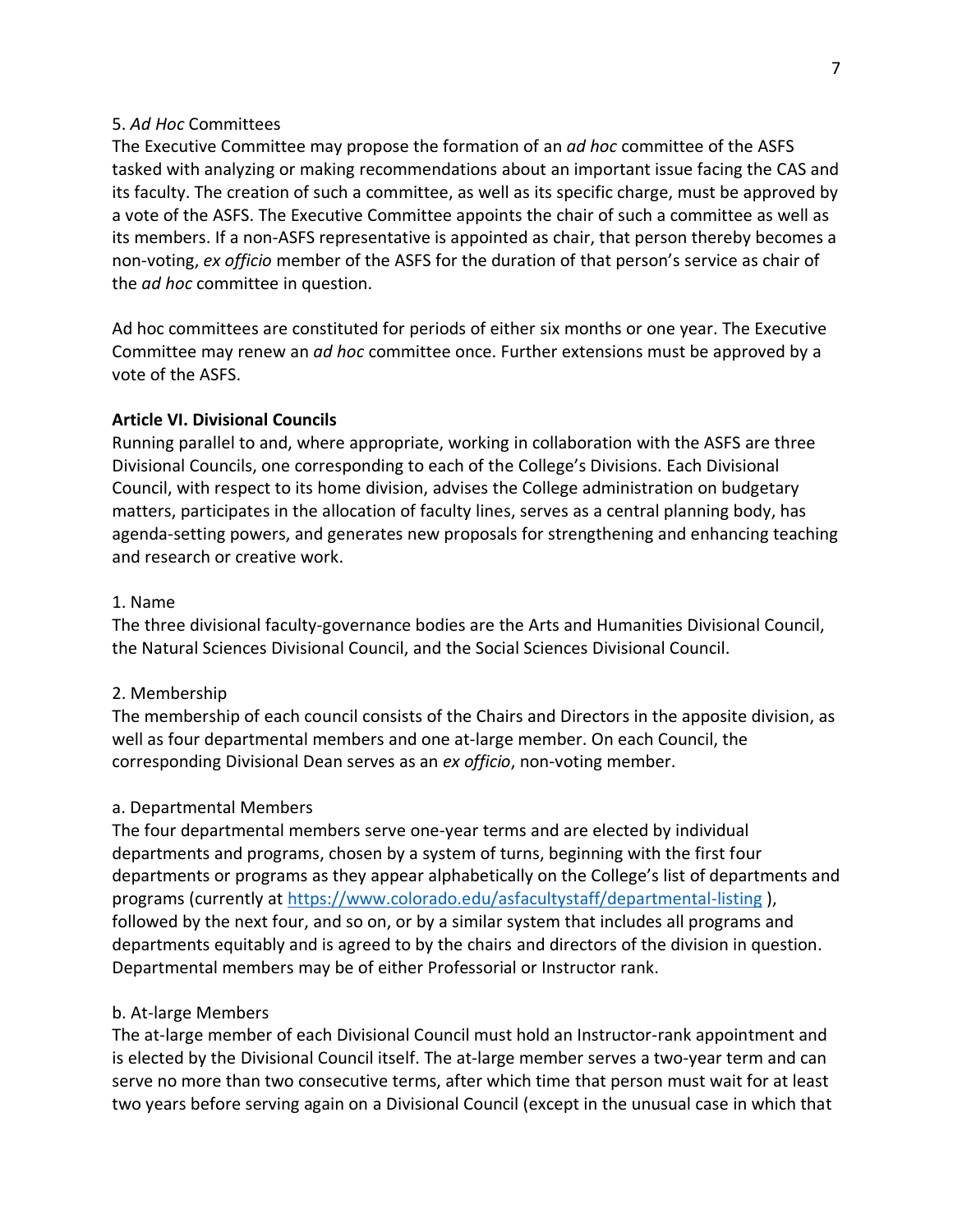person begins serving as a Chair or Director). If no instructor is nominated for a given at-large position, that position remains vacant until which time an Instructor is elected.

# c. Executive Sessions

Meetings of Divisional Councils may sometimes cover personnel-related matters. Where such discussion is likely to reveal information that some members of the Divisional Council (typically, departmental and at-large members) should not have access to (as is determined by University policy), Chairs and Directors will hold a closed, executive session of the Divisional Council.

# 3. Presiding Officer

In the spring, each Divisional Council elects one of its members as Chair, for a one-year term covering the following academic year. A Chair can serve no more than three consecutive terms. The Chair of a given Divisional Council serves as an *ex officio* member of all committees of that Divisional Council.

# 4. Meetings

Frequency of meetings of a Divisional Council will be determined by a vote of the Council's membership. This decision should be driven by functional dimensions of the Council's work, sensitive to such considerations as the extent to which divisional budgetary and curricular matters are addressed by a committee of the whole or, instead, by distinct budget and curriculum committees (see Article VII). Nothing in these bylaws precludes a Divisional Dean from calling meetings of only the Divisional Chairs and Directors to discuss operational matters, but no changes to policy should be adopted at such meetings.

### **VII. Divisional Committees**

1. Each Divisional Council has a Divisional Budget Committee and a Divisional Curriculum Committee, members of which are proposed by the Chair of the Divisional Council and confirmed by the Divisional Council as a whole. By a vote of the Divisional Council, the functions of one or both of these committees may be served by the committee of the whole (and thus no distinct committees are formed, and no chairs are elected for those committees).

2. The chair of each Divisional Budget and each Divisional Curriculum Committee is elected by that committee's membership. Committee chairs serve one-year terms and can serve a maximum of three consecutive terms.

3. Each Divisional Budget Committee collaborates with and directly advises its Divisional Dean on budgetary matters pertaining specifically to its division.

4. Divisional Curriculum Committees act on behalf of the faculty in their division, as the decision-making bodies with respect to undergraduate curricular matters of a local nature, including, but not limited to the approval of

-revisions to existing major degree programs (unless interdivisional)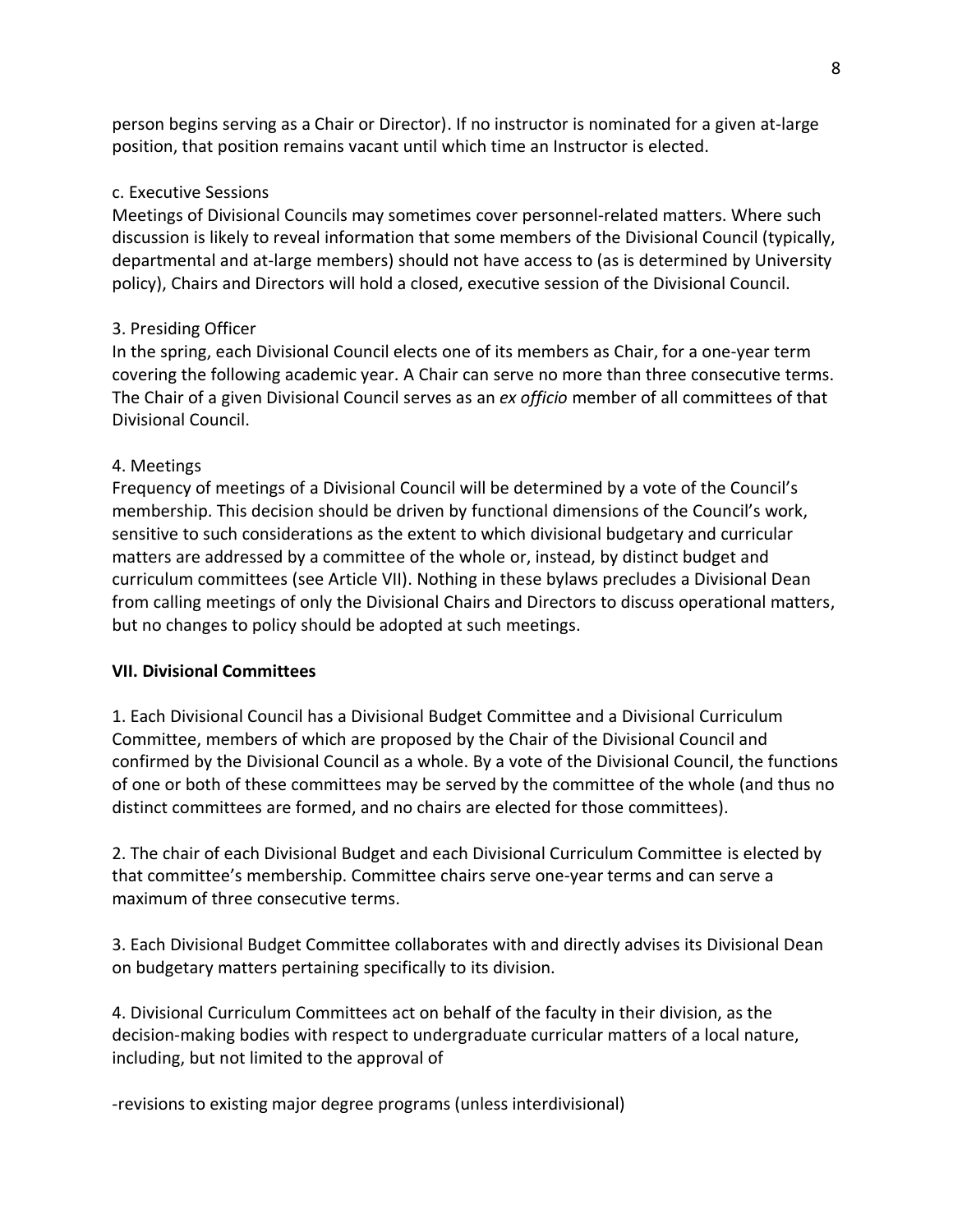-new minor programs (unless interdivisional) -revisions of existing minor programs (unless interdivisional) -divisional teaching-related activities of centers, if departmental faculty oversight is otherwise lacking -new course proposals, and -revisions of existing courses

Each Divisional Curriculum Committee includes one member from the entity or collection of entities responsible for providing a first-year academic experience (FYAE) to students in CAS (for example, the Residential Academic Programs), who is to be nominated by the entity or collection of entities in question. This member need not also be a member of a Divisional Council, and membership on a Divisional Curriculum Committee does not confer membership on the relevant Divisional Council. In the event that a Divisional Council chooses not to form a distinct Curriculum Committee, the Chair of that Divisional Council will ensure that the FYAEappointed member of Curriculum participates in discussion and voting on curricular matters in the Division.

5. Divisional Councils may form *ad hoc* divisional committees tasked with analyzing or making recommendations about important questions facing their Division. Each *ad hoc* committee includes at least three members of its parent Divisional Council and may have as many more members drawn from the FAS in its Division as is needed to maintain the efficient functioning of the committee. *Ad hoc* committee membership is approved by the Divisional Council as a whole, as is the selection of a chair. The chair of an *ad hoc* divisional committee must be a member of the faculty in the Division in question. An *ad hoc* committee chair who is not a member of the relevant Divisional Council thereby becomes a non-voting, *ex officio* member of that Divisional Council for the duration of that faculty member's time as chair of the *ad hoc* committee in question.

Ad hoc committees are constituted for periods of either six months or one year. Extensions must be approved by a vote of the Divisional Council.

6. Although Article VI and the preceding portions of Article VII are written in a common form, applicable to all Divisional Councils, it should be noted that Article XI, on the amendment of the bylaws, allows for Division-specific votes that tailor the structure, function, and constitution of Divisional Councils to the needs and interests of each individual division.

### **VIII. Faculty Governance Executive Committee**

The Faculty Governance Executive Committee is a hybrid entity. It unites members of the ASFS and Divisional Councils in one body, responsible for various forms of oversight and coordination.

#### 1. Membership

The Executive Committee consists of the chairs of the six ASFS standing committees; two representatives from each of the Divisional Councils, each of whom must be either a Chair or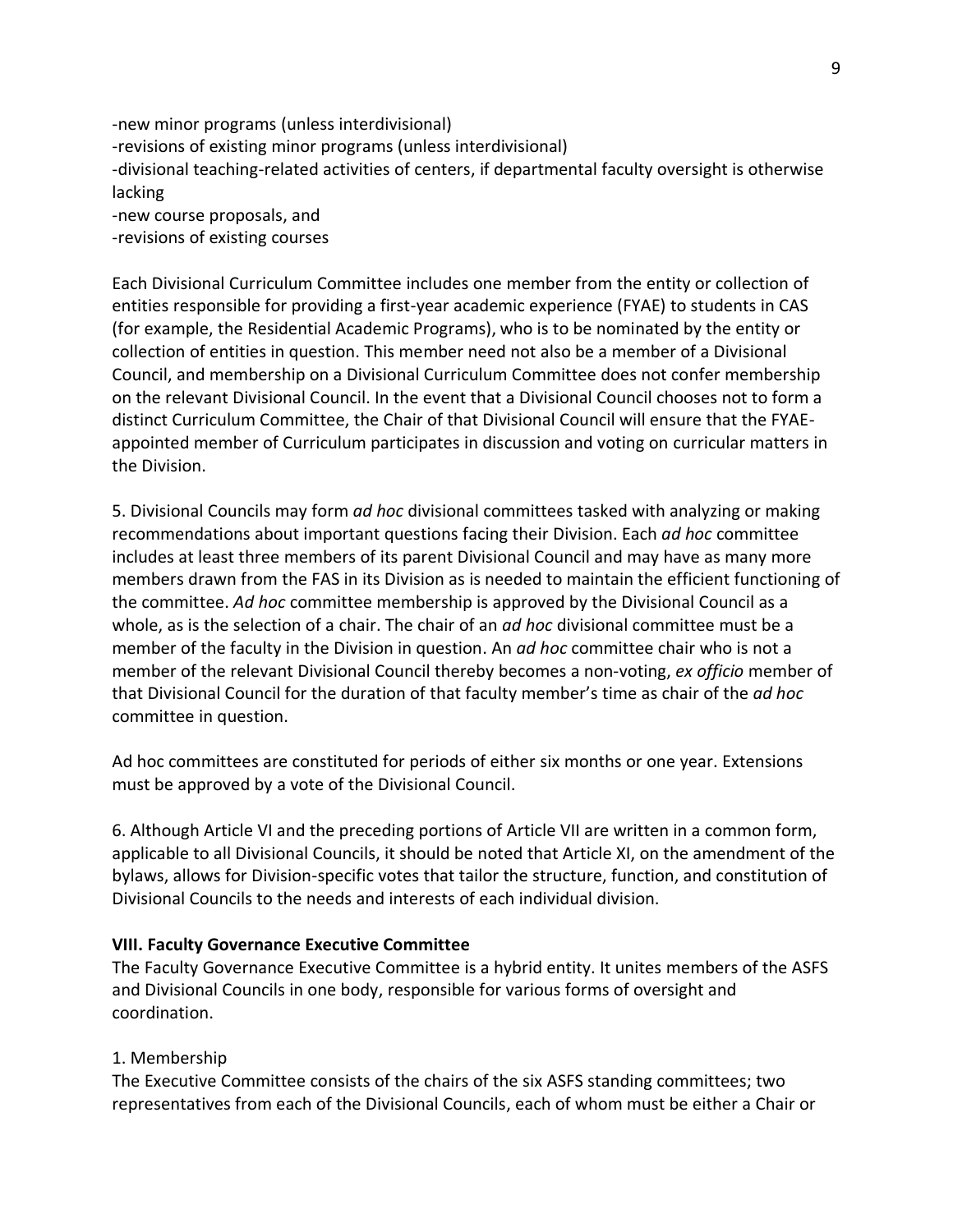Director; and the Chair of the ASFS, who also chairs the Executive Committee. Divisional representatives on the Executive Committee are elected by their Divisional Councils and become *ex officio* members of the ASFS; they serve three-year terms and can serve a maximum of two consecutive terms, with a requisite gap of two years before returning to the Executive Committee. The Dean, the Divisional Deans, and the Chair of the BFA are non-voting, *ex officio* members of the Executive Committee.

### 2. Function

This committee plans the work of the ASFS; sets the agenda for meetings of the ASFS; coordinates the interaction between the ASFS, the Divisional Councils, and their respective Curriculum and Budget Committees; determines when a motion passed by a Divisional Council must also be considered by another Divisional Council or by the ASFS as a whole; facilitates communication between faculty governance bodies and the Deans of the College; and monitors the effects of faculty governance decisions on various stakeholders in the College, including staff. It also oversees any mail or online votes of the FAS, which can be called by the ASFS or the FAS in keeping with the procedures outlined in Article III.

### **Article IX. Relation to Non-ASFS Constituencies**

The ASFS cooperates with other faculty, staff, and student governance bodies at the University of Colorado at Boulder, including bodies within the CAS, in other schools and colleges, and at the campus level. Such cooperative efforts focus on, but are not limited to, bodies that perform tasks that have an impact on the workings of ASFS and on the academic well-being of the CAS.

The final ASFS meeting of each regular semester will include presentations from, and discussion with, representatives of one or more non-ASFS constituencies, for instance, the Staff Advisory Committee, the Graduate and Professional Student Government, or the CU-Boulder Student Government. Invitations will be extended to such groups, on a rotating basis, by the Executive Committee. Officers and representatives of the ASFS are encouraged to communicate consistently with campus constituencies beyond the FAS, and it is acknowledged that there may be a need for or interest in interaction with such constituencies at other faculty-governance sessions, in addition to the final session of each regular semester.

### Appeals Committee on Academic Rules and Policies (ACARP)

Acting as liaison between faculty governance and ACARP, the Assistant Dean of Academic and Curricular Affairs consults with the ASFS Curriculum Committee and the Divisional Curriculum Committees, as appropriate, concerning cases that come before ACARP.

### College Caucuses

A College Caucus is an independently formed group of faculty members who identify as having shared interests (e.g., a BIPOC Caucus, Union Caucus, or LGBTQ Caucus). College Caucuses may be among those bodies with which the ASFS collaborates and from which the ASFS solicits input. Upon request, such caucuses will be provided with as much administrative support as is consistent with the performance of the Program Assistant's other duties.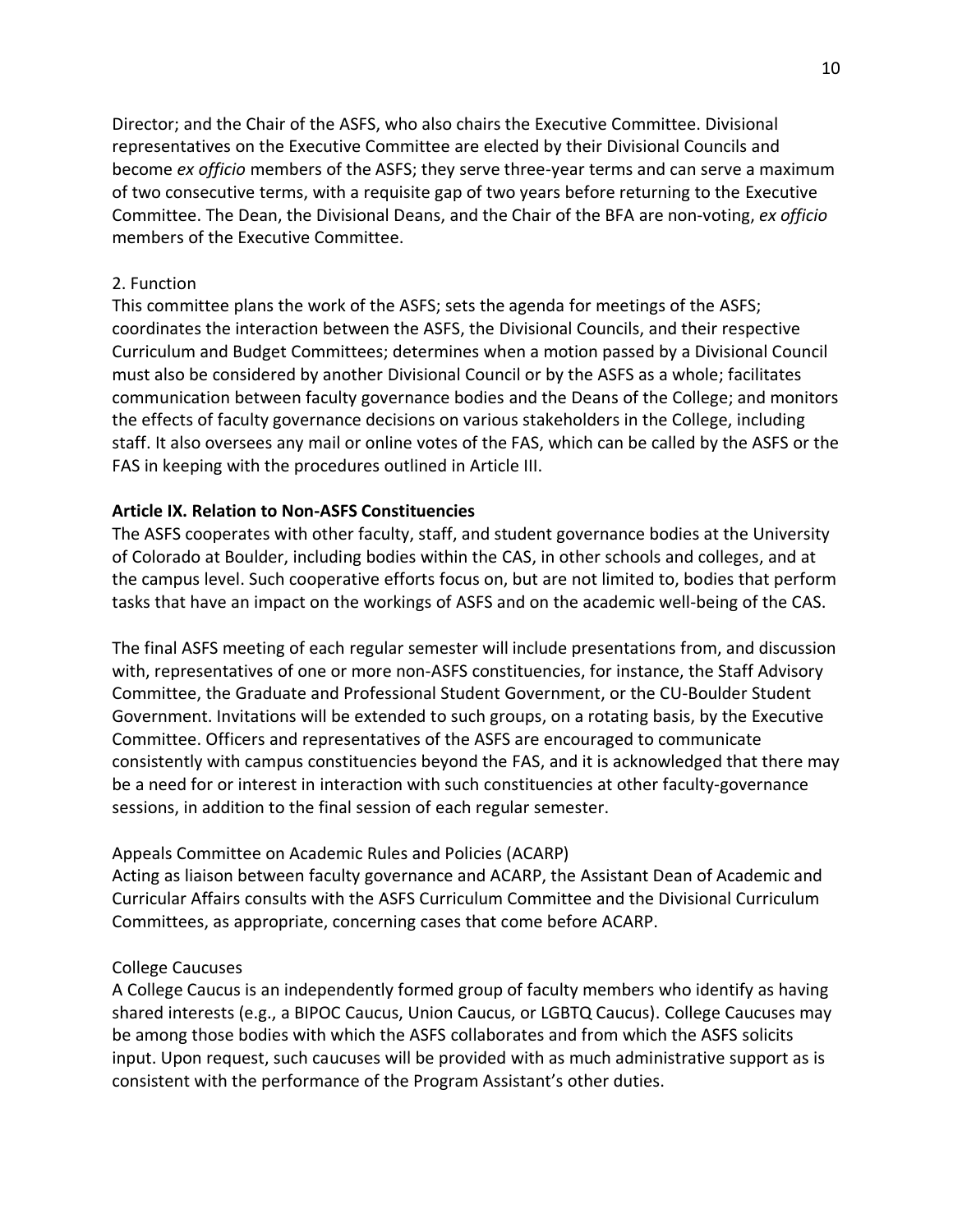### **Article X. Parliamentary Procedures**

In all matters not specified in these bylaws, the proceedings and activities of the FAS, ASFS, and Divisional Councils are governed by the latest edition of Robert's Rules of Order, Newly Revised.

# **Article XI. Amendments to the Bylaws**

Questions about the amendment of bylaws take two forms, depending on whether they pertain to College-wide matters or to specific divisions.

# 1. Articles other than VI and VII

This case concerns the alteration of College-wide or overarching content

a. Proposals for amendments to the bylaws originate in the Executive Committee or an ASFS committee or by a motion made at a meeting of the FAS. At the next step, either the ASFS as a whole votes to recommend amendment (that is, the ASFS supports a proposal made by the Executive Committee or an ASFS committee) or the FAS votes in-person to recommend amendment. The final step is a vote of the FAS as a whole, electronically or by mail. A notice of motion must be sent to the FAS at least ten calendar days prior to the date on which voting of the FAS is to commence.

b. Amendments to the bylaws require support of a two-thirds majority of the FAS, where a twothirds majority is relative to total votes cast, on the assumption that a quorum is met (as defined in Article III.4).

c. The process of making significant changes to the structure of faculty governance in CAS, such as replacing the ASFS with a new faculty governance body, must be overseen by the existing CAS faculty governance body and, ultimately, supported by a two-thirds vote of the FAS, by requirements parallel to those expressed in a. and b.

# 2. Articles VI and VII

Articles VI and VII concern Divisional Councils in particular. The faculty of each division has the authority to amend articles VI and VII as these articles apply to that faculty's home division. It is thus possible that Articles VI and VII consist of three major subsections each of which describes the faculty governance structure for one of the divisions, with differing content from one division to the next.

a. Proposals for amendments to articles VI and VII originate with the individual Divisional Councils. If a Divisional Council votes to place such a proposal before its Divisional Faculty, a notice of motion must be sent to members of the Divisional Faculty at least ten calendar days prior to the date on which voting of Divisional Faculty is to commence. Such a vote will be held electronically or by mail.

b. Amendments to these articles require support of a two-thirds majority of the Divisional Faculty, where a two-thirds majority is relative to total votes cast. A successful vote also requires that a quorum be met, that is, that there be representation of over 60% of the